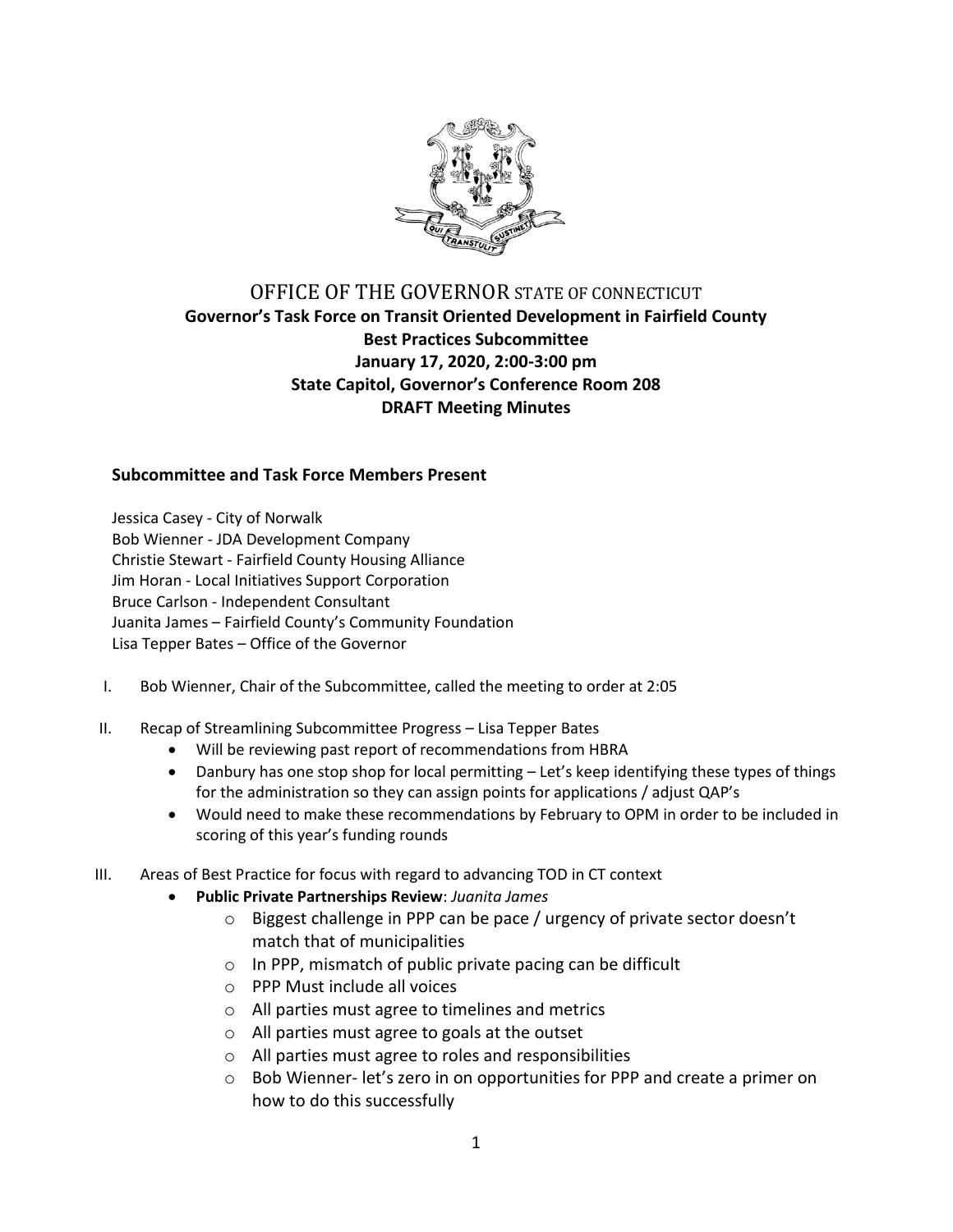- $\circ$  Bruce Carlson: Process is key. Also, can be uneven negotiations as small cities don't have capacity/ sophistication for deal making. May want to think about regional or centralized negotiating function.
- $\circ$  Bob Wienner: one solution is to have private partner fund independent counsel or consultants for the public partner – level the playing field for negotiations
- **Working with DOT Review:** *Bob Wienner*
	- o Met with DOT to discuss TOD. DOT mentioned PPP, they have done them in past.
	- o BW will try to see the past DOT PPP agreements to use as a model for how they have been done in CT.
	- o DOT feels they have capacity for this work.
	- $\circ$  DOT has rarely done ground leases instead of sales, but they are commonly used elsewhere and are generally superior.
	- $\circ$  Hard to find transit hubs, especially with buses; Multifamily within half mile of transit is the precedent
	- o LTB: MASSport has done creative work with ground leasing and sales
	- o Jessica Casey: can connect us with MASSport ED
	- $\circ$  BW: CT main issue is statutory framework governing disposition of property by state agemcies. May be complex and painful
	- $\circ$  JC: Department of Administrative Services thinks ground lease would be easiest and best and politically palatable
	- o JC: DOT felt we should be sure to engage DECD and OPM
	- o JJ: Cant DOT keep an inventory of due diligence on projects. Build a database/catalogue
	- $\circ$  JC: Volume is a challenge. Does DOT know of sites that are overwhelmingly constrained?
	- o BW: can also work town by town
	- o DOT has sent a list of funding sources. DOT will re-engage a multi-agency workgroup around specific projects if we identify them
- **Infrastructure and Tax Incremental Financing Review:** *Bruce Carlson* 
	- $\circ$  CT has done TIF's. CT Mainstream Center is working on TIFs. CRCOG has report on TIFs.
	- o 2015 TIF statute passed to define TIF more.
	- $\circ$  12 CT communities have local TIF ordinances. Some momentum here. Towns have to make it happen.
	- $\circ$  We should discuss streamlining of local process for these to go forward. One issue is having to get new revenue identified before you can spend it. It is incremental to current town rev. If you have a TIF district but no added revenue, there can be no improvements.